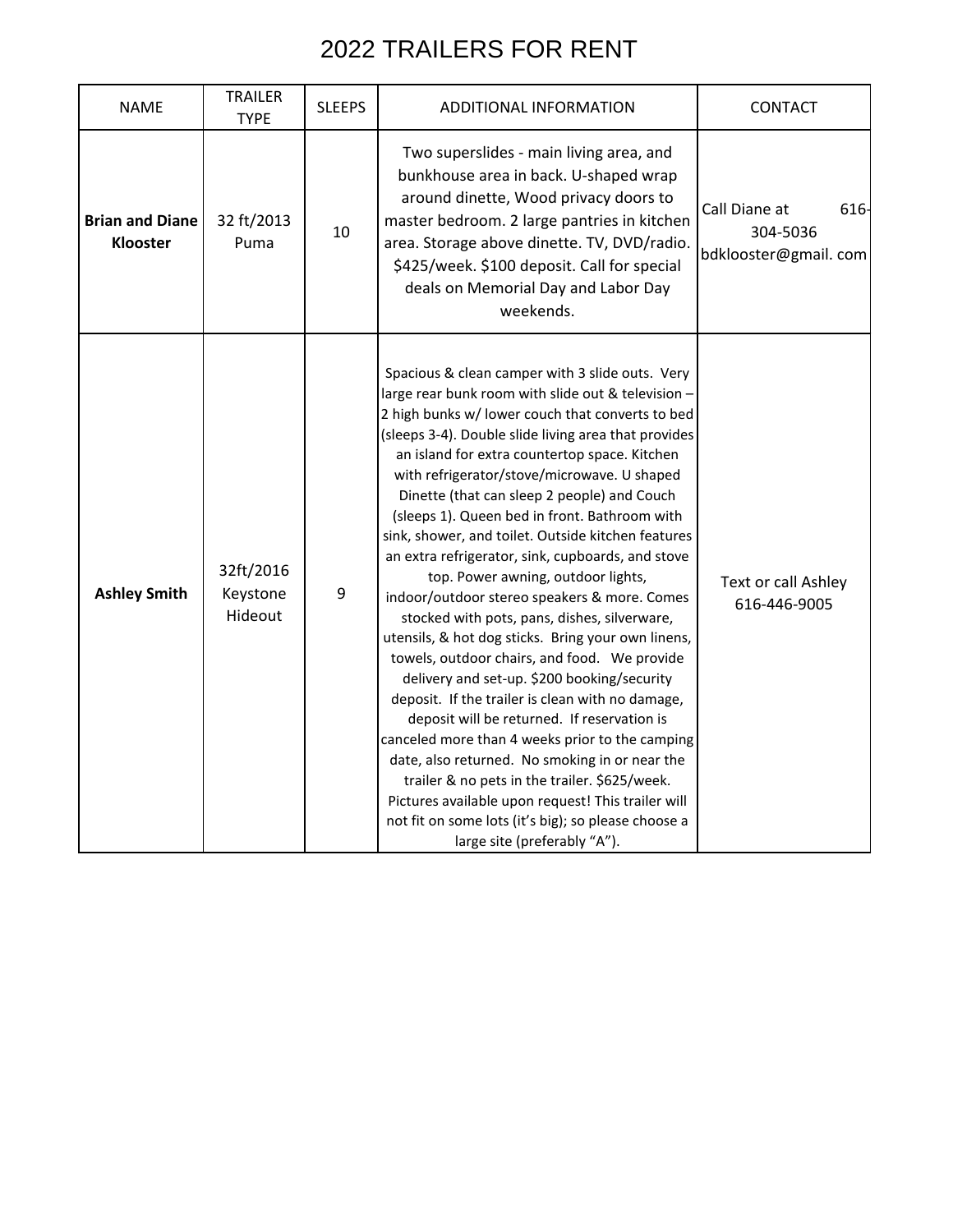| <b>Ashley Smith</b>               | 32 ft/2016<br>Jayco<br>Jayflight                         | 9       | Spacious & clean camper with 2 slide outs. Very<br>large rear bunk room with slide out & television -<br>2 high bunks w/ lower couch that converts to bed<br>(sleeps 3-4). Kitchen with<br>refrigerator/stove/microwave. U shaped Dinette<br>(that can sleep 2 people) and Couch (sleeps 1).<br>Queen bed in front. Bathroom with sink, shower,<br>and toilet. Outside kitchen features an extra<br>refrigerator, sink, cupboards, and stove top.<br>Power awning, outdoor lights, indoor/outdoor<br>stereo speakers & more. Comes stocked with<br>pots, pans, dishes, silverware, utensils, & hot dog<br>sticks. Bring your own linens, towels, outdoor<br>chairs, and food. We provide delivery and set-<br>up. \$200 booking/security deposit. If the trailer<br>is clean with no damage, deposit will be<br>returned. If reservation is canceled more than 4<br>weeks prior to the camping date, also returned.<br>No smoking in or near the trailer & no pets in the<br>trailer. \$625/week. Pictures available upon<br>request! This trailer will not fit on some lots (it's<br>big); so please choose a large site (preferably<br>"A"). | Text or call Ashley<br>616-446-900                                 |
|-----------------------------------|----------------------------------------------------------|---------|------------------------------------------------------------------------------------------------------------------------------------------------------------------------------------------------------------------------------------------------------------------------------------------------------------------------------------------------------------------------------------------------------------------------------------------------------------------------------------------------------------------------------------------------------------------------------------------------------------------------------------------------------------------------------------------------------------------------------------------------------------------------------------------------------------------------------------------------------------------------------------------------------------------------------------------------------------------------------------------------------------------------------------------------------------------------------------------------------------------------------------------------|--------------------------------------------------------------------|
| Katie and Ryan<br>Kooienga        | 32 ft/1999<br>Jayco Eagle                                | $7-9$   | Queen master bed with privacy door, triple<br>bunks, table, and couch. Kitchen is stocked<br>with pots and pans. Bring your own linens<br>and table service. \$375/week. Includes set<br>up and pick up. No pets.                                                                                                                                                                                                                                                                                                                                                                                                                                                                                                                                                                                                                                                                                                                                                                                                                                                                                                                              | Contact Katie or Ryan<br>at 616-536-1409 or<br>rkkooienga@live.com |
| <b>Dale and Kristi</b><br>Rozema  | 2008 28'<br>Dutchman<br>bunkhouse<br>slideout<br>trailer | up to 6 | Very clean, smoke free trailer. Private<br>queen bed in front sliders doors, bunks in<br>rear (bottom one is extra wide). Kitchen and<br>couch slide out. Includes TV/DVD player,<br>dishes, utensils and silverware, crockpot,<br>toaster, coffeemaker, pans and towels. Your<br>bring food, bedding and paper products.<br>Lots of storage areas. \$375/week which<br>includes set up and take down. No smoking<br>and no pets                                                                                                                                                                                                                                                                                                                                                                                                                                                                                                                                                                                                                                                                                                               | 616-914-3604<br>(Dale's cell)<br>dkrozema@sbcglobal.n<br>et        |
| <b>Steve and</b><br>Donna Scholma | 28ft/2000<br>Wilderness                                  | 6       | Smoke free, air conditioning, all amenities<br>stay in trailer, all you need is food, paper<br>products, clothes, bedding. We set up and<br>take down. \$350/wk                                                                                                                                                                                                                                                                                                                                                                                                                                                                                                                                                                                                                                                                                                                                                                                                                                                                                                                                                                                | 616-366-7099                                                       |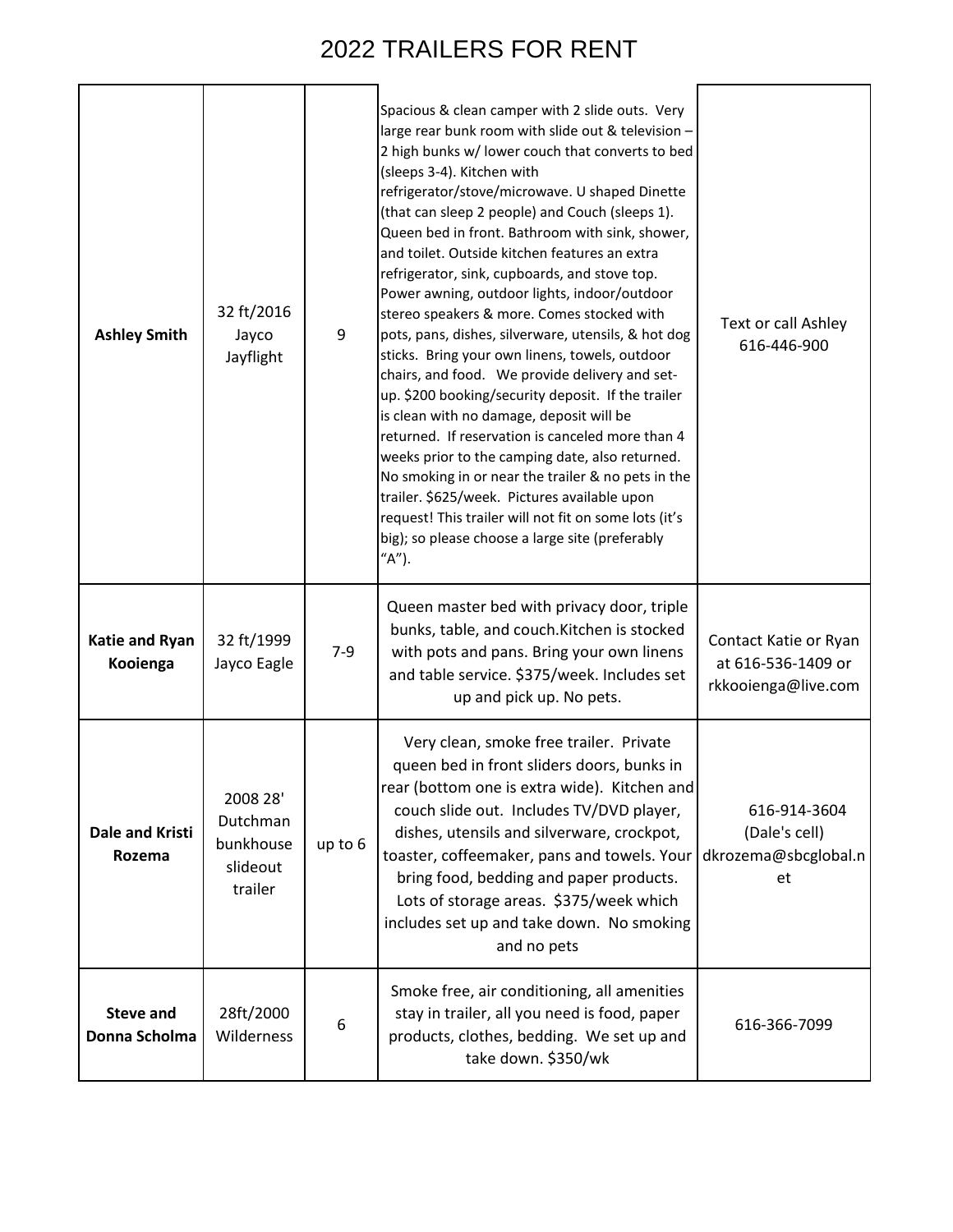| <b>Steve and</b><br>Donna Scholma            | 30 ft/<br>Keysyone<br><b>Bunkhouse</b>     | 8     | Two Slideouts; one in the rear and the other<br>is a superslide(booth & couch). Fully loaded<br>with all of your camping essentials. All you<br>need are your personal items and food. Set<br>up & take down included. No Pets.<br>\$400/week                                                                                                                                                                                                                                                                                                                                                                                                                                                                                            | 616-366-7099                                                                                                                                                                                            |
|----------------------------------------------|--------------------------------------------|-------|------------------------------------------------------------------------------------------------------------------------------------------------------------------------------------------------------------------------------------------------------------------------------------------------------------------------------------------------------------------------------------------------------------------------------------------------------------------------------------------------------------------------------------------------------------------------------------------------------------------------------------------------------------------------------------------------------------------------------------------|---------------------------------------------------------------------------------------------------------------------------------------------------------------------------------------------------------|
| <b>Steve and</b><br>Donna Scholma            | 31ft/2010<br>Keystone                      |       | Trailer bunkhouse, 4 bunks with 2 super<br>slides. Also outdoor kitchen. Has everything<br>you need. We set up and take down. \$450<br>week                                                                                                                                                                                                                                                                                                                                                                                                                                                                                                                                                                                              | 616-366-7099                                                                                                                                                                                            |
| <b>Kara Beveridge</b><br><b>Beth Ritsema</b> | 30ft/2018<br>Heartland<br>TrailerRunner    | nine  | Triple bunks in back, queen bed in front.<br>Large U-shaped dinette that converts into a<br>bed, sofa/sleeper, large slide-out and<br>outside kitchen w/sink and fridge. Fully<br>stocked kitchen, clean linens, TV/DVD. Very<br>clean. Set up and tear down included.<br>\$650/week plus \$150 refundable deposit<br>after inspection. No smoking, no pets.<br>Pictures available upon requests.                                                                                                                                                                                                                                                                                                                                        | 616<br>Text Kara @<br>299-5626                                                                                                                                                                          |
| <b>Kellie Scholma</b>                        | 29 ft/2007<br>Sunset Creek                 | $8 +$ | Clean and perfect for families. Quad bunk,<br>full slide out, bedroom up front. Sleeps 8,<br>with one on the couch and kitchen table<br>tuning into a bed. Full bathroom. Bring<br>paper products, food, and personal items.<br>\$450/week                                                                                                                                                                                                                                                                                                                                                                                                                                                                                               | Call or text<br>616-<br>634-6677<br>kelliescholma@gmail.c<br>om                                                                                                                                         |
| <b>Dave Meekhof</b>                          | 30' Shasta<br>Oasis Travel<br>Trailer 2019 | 6     | Meet Captain Kirk! Sleeps 6 (queen in<br>private bedroom, Hide-a-bed couch, Fold<br>down dinette)<br>with a super slide-out that enlarges the<br>living and dining area. Full bathroom with a<br>shower,<br>toilet, sink. Full kitchen with a large<br>refrigerator, stove, oven and a microwave.<br><b>Roku TV. USB</b><br>charing outlet. Air Conditioner and Furnace.<br><b>Electric Awning with LED lighting and a</b><br>large patio<br>mat. Fully stocked with toaster, coffee-<br>maker, tableware, cookware, utensils.<br><b>Please bring your</b><br>own towels, linens, and pillows.<br>\$575 / wk includes delivery, setup,<br>teardown and retrieval + \$300 refundable<br>deposit held if any<br>extra cleaning or damages. | Pictures<br>https://bit.ly/2RiPXZe<br>For Questions or to<br>book call 616-259-0031<br>For pictures or book<br>directly online, go to:<br>https://www.davesrvs.<br>com/rv_rentals/<br>(click on "Kirk") |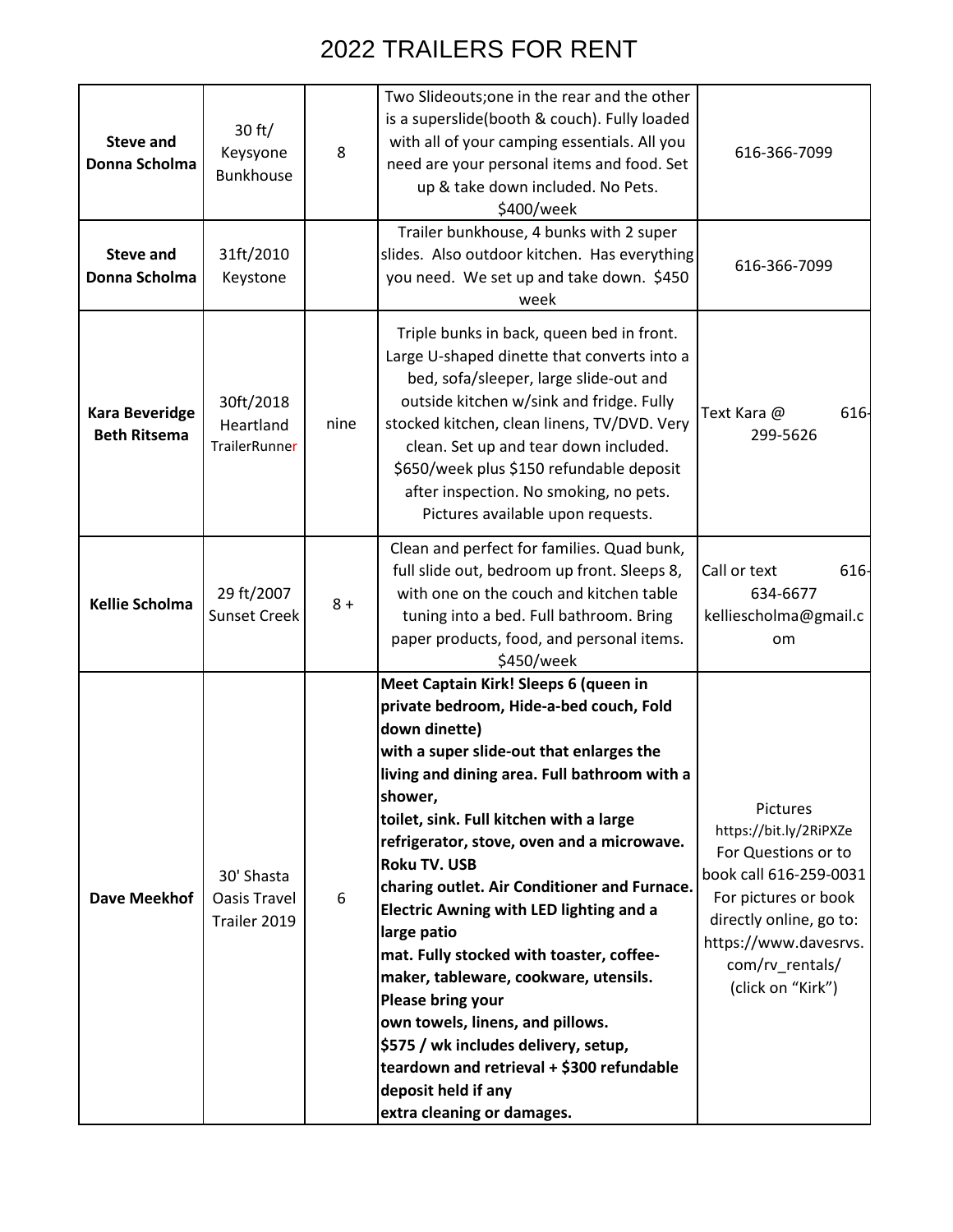| Dave Meekhof                         | 28' Shasta<br><b>Oasis Travel</b><br>Trailer 2019 | 6        | SpockThe second in command camp-<br>mate is a 2019 travel trailer at 28 feet in<br>length with a<br>super slide-out that enlarges the living and<br>dining area. Sleeps 4 adults + 3 kids with a<br>private<br>queen bedroom at the front, a jack-knife<br>couch, fold-down dinette table, and two<br>plush XL bunks<br>in the rear. Full bathroom with a shower,<br>toilet, sink with extra door to exterior. Full<br>kitchen with<br>a large refrigerator, stove, oven and a<br>microwave. Roku TV. USB charing outlet.<br>Air Conditioner<br>and Furnace. Electric Awning with LED<br>lighting and a large patio mat. Fully<br>stocked with<br>toaster, coffee-maker, tableware,<br>cookware, utensils. Please bring your own<br>towels, linens, and<br>pillows.<br>\$575 / wk includes delivery, setup,<br>teardown and retrieval + \$300 refundable<br>deposit held if any | For questions or to<br>book call 616-259-0031<br>For pictures or book<br>directly online, go to:<br>https://www.davesrvs.<br>com/rv rentals/<br>(click on "Spock") |
|--------------------------------------|---------------------------------------------------|----------|---------------------------------------------------------------------------------------------------------------------------------------------------------------------------------------------------------------------------------------------------------------------------------------------------------------------------------------------------------------------------------------------------------------------------------------------------------------------------------------------------------------------------------------------------------------------------------------------------------------------------------------------------------------------------------------------------------------------------------------------------------------------------------------------------------------------------------------------------------------------------------|--------------------------------------------------------------------------------------------------------------------------------------------------------------------|
|                                      |                                                   |          | extra cleaning or damages.                                                                                                                                                                                                                                                                                                                                                                                                                                                                                                                                                                                                                                                                                                                                                                                                                                                      |                                                                                                                                                                    |
| <b>Jeff and Lisa</b><br><b>Bouma</b> | 31 ft/2011                                        | $2$ to 4 | \$450/week; Full Hook-up sites only. No<br>pets. 3-4 people - older children only (1st<br>grade and up). Available most weeks<br>through first week of August. Very nice,<br>modern furnishings, and well maintained.<br>Queen bed, full bathroom,<br>microwave/convection, fully supplied<br>kitchen. Bath/kitchen linens, TP, hand/dish<br>soaps supplied. Bring your own bedding<br>and paper products. Most appliances and<br>trash cans included. Lots of storage!<br>Please email us for pictures and questions                                                                                                                                                                                                                                                                                                                                                           | 616-890-0883<br>lisabouma32@gmail.co<br>m                                                                                                                          |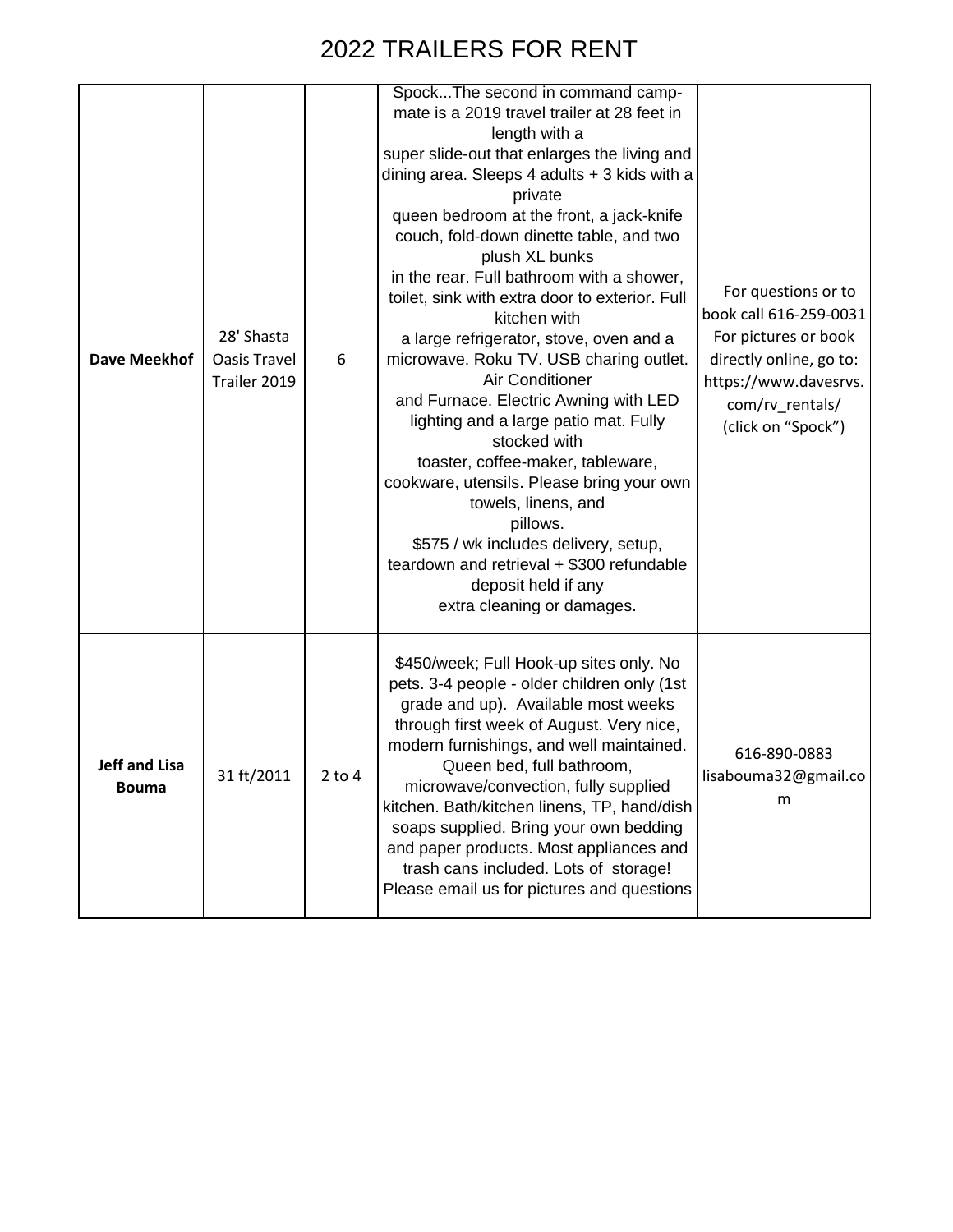| <b>Steven and</b><br>Krisztina Zylstra | 35 ft/2015<br>Coachman<br>Catalina<br>323BHDSCK | $8 - 10$ | Master bedroom with queen bed and great<br>closet space. Main living room area is very<br>spacious and has a large slide out couch and<br>U shaped dining table that folds into bed.<br>Area also has a nice 5,000 btu electric<br>fireplace if you need just a little heat.<br>TV/DVD with attenna. Sizable fridge in<br>kitchen, stove, microwave and oven. Kids<br>bunk area has 1 queen fold out bed and 2<br>bunks, also has slide out that makes the area<br>very roomy. Includes TV/DVD player. Has full<br>outdoor kitchen w/fridge, sink, stove. Great<br>for large families even with guests or if you<br>just like some space to relax during those<br>rainy camping days. \$575/week. No<br>pets/smoking. Includes pots, pans, dishes,<br>silverware but not linens. | Contact Steven at<br>spzcb10@yahoo.com or<br>616-<br>text<br>828-8663 |
|----------------------------------------|-------------------------------------------------|----------|----------------------------------------------------------------------------------------------------------------------------------------------------------------------------------------------------------------------------------------------------------------------------------------------------------------------------------------------------------------------------------------------------------------------------------------------------------------------------------------------------------------------------------------------------------------------------------------------------------------------------------------------------------------------------------------------------------------------------------------------------------------------------------|-----------------------------------------------------------------------|
| Jay and Kathy<br>Wielhouwer            | 28ft/2014<br>Shadow<br>Cruiser                  | 8        | Like new, spacious camper with super slide.<br>4 bunk bed room in back, queen bedroom<br>up front. Table and couch convert to beds.<br>Full bathroom, plenty of storage, NO towels<br>or bedding provided. Fully stocked kitchen<br>with large fridge, freezer, sink, stove and<br>oven and outdoor kitchen with mini fridge,<br>sink, and 2 burner stove. Flat screen swivel<br>TV. No smoking and no pets. \$500/week<br>includes set up and take down. Email for<br>pictures and list of contents.                                                                                                                                                                                                                                                                            | Home 616-677-3874<br>Cell 616-481-9515<br>kathywiels@gmail.com        |
| John and Joan<br><b>Bouma</b>          | 35ft 5th<br>wheel                               | 4 to 5   | Fifth wheel with 3 slides, queen bed, queen<br>pull out in living area, fully equipped kitchen,<br>bath with shower, air conditioned, very<br>clean, smoke free, pet free, TV with DVD.<br>\$425 per week plus \$100 refundable<br>damage deposit                                                                                                                                                                                                                                                                                                                                                                                                                                                                                                                                | John 616-204-3871<br>Joan 616-893-7237                                |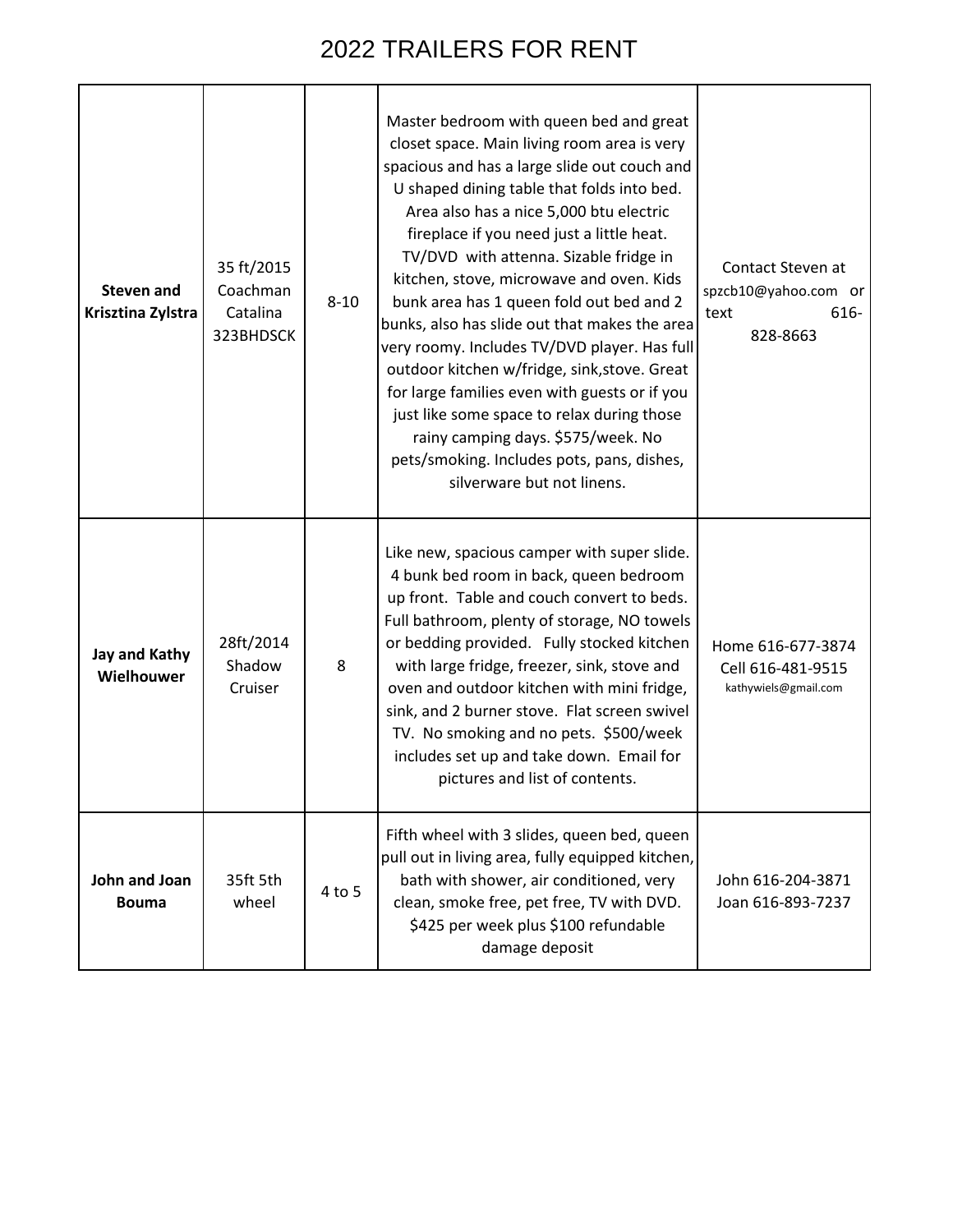| Andy and<br>Rebecca<br>Lotterman     | 27 ft/2002                                       | 6 to 8   | Smoke free/pet free. Queen bed in front<br>with privacy door. Set of bunk beds in back.<br>Table and couch also fold down to sleep 2-4<br>more. Fully stocked kitchen. You supply<br>linens and paper products. We do the set up<br>and take down. \$350/week. Email or text<br>for available dates or more info.                                                                                                                                                                                                                                                                            | 616-299-8898 medic-<br>andy@hotmail.com                                            |
|--------------------------------------|--------------------------------------------------|----------|----------------------------------------------------------------------------------------------------------------------------------------------------------------------------------------------------------------------------------------------------------------------------------------------------------------------------------------------------------------------------------------------------------------------------------------------------------------------------------------------------------------------------------------------------------------------------------------------|------------------------------------------------------------------------------------|
| <b>Craig and Becka</b><br><b>Top</b> | 32 ft<br><b>Bunkhouse</b>                        | $8 - 10$ | Cozy and clean spacious trailer with 2<br>bedrooms. Lots of storage. 4 large bunk<br>bunkroom with slideout and room for an<br>extra air mattress or pack n' play. Super<br>slide out living room-kitchen area. Fully<br>stocked kitchen with lots of small<br>appliances. Fresh towels and linens<br>weekly. AC, 2 flat screen tv's and DVD<br>player. Charcoal grill, roasting sticks,<br>hobo pie makers. TP and PT provided.<br>No smoking, no pets. \$200 security<br>deposit refundable with a clean trailer<br>and no damages. \$500/week. Early and<br>late summer discounted rates. | text or call Becka @<br>616-890-8799                                               |
| <b>David and Sandy</b><br>VanderLugt | 1998 Jayco<br>Eagle 30ft<br><b>Bunkhouse</b>     | 6        | Great trailer with updated flooring. Queen<br>bed in front, bunks in back and lots of<br>storage. Weekly rental is \$350 and includes:<br>set up and pick up of trailer. Fully furnished<br>with plates, cups, silverware, and utensils,<br>crockpot, coffee pot, tea kettle, pots and<br>pans, toaster, and griddle. You are<br>responsible to provide your own bedding<br>and pillows, towels, paper products and<br>camping chairs. Pictures available upon<br>request.                                                                                                                   | David's email:<br>davidvdl@yahoo.<br>com<br>Call or text David at:<br>616-717-2788 |
| <b>Shawn and Jill</b><br><b>Cook</b> | 30 ft/2007<br>Forest river<br>Double<br>Slideout | 8        | Clean, spacious camper with 2 slidesouts.<br>Table and couch slide out & separate back<br>bunk bedroom slide out. Room for pack-n-<br>play, etc. Separate front queen bedroom.<br>Full bathroom & fully stocked kitchen. Plenty<br>of storage. Large awning & outside carpet.<br>AC/heat. No smoking & pets. More info and<br>photos at www.cookscamper.weebly.com<br>\$450/week                                                                                                                                                                                                             | 616-204-9520<br>shawnand jillcook@<br>hotmail.com                                  |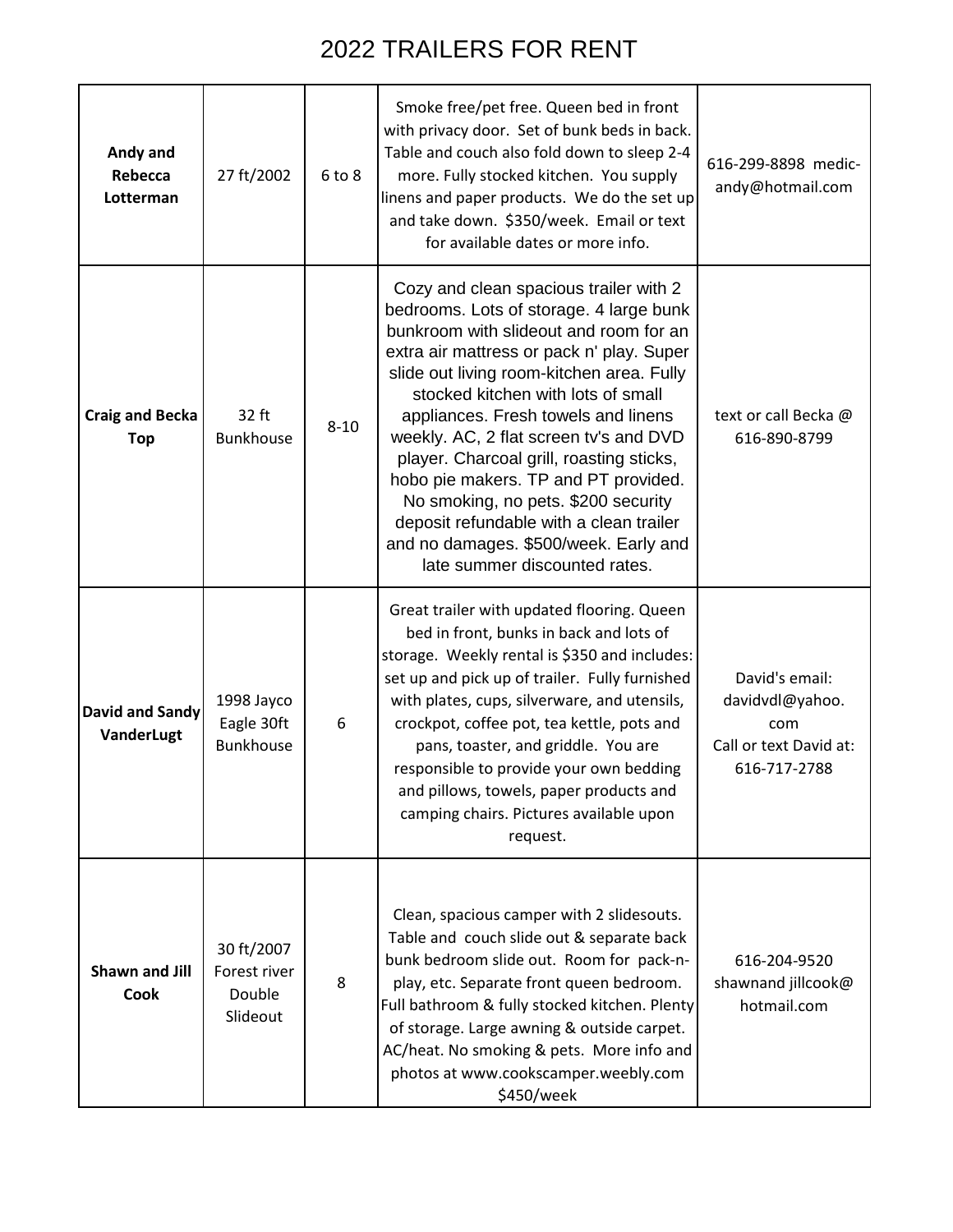| Jamie and<br><b>Kelsey Vandyke</b>    | 2019/26ft<br>Avenger             | 6  | Newer and clean camper. Has private<br>queen bedroom. Set of twin bunk beds.<br>Dinette folds down into a twin as well.<br>Indoor/outdoor speakers. Outdoor<br>shower. Indoor tub and shower. Includes<br>TV/DVD player, dishes, utensils and<br>silverware, toaster, Keurig and regular<br>coffee pot. All you need to bring is food<br>and linens. We set up and tear down, No<br>smoking/no pets. \$500/week. Pictures<br>available upon request. | Call or text Kelsey<br>616-401-8565   |
|---------------------------------------|----------------------------------|----|------------------------------------------------------------------------------------------------------------------------------------------------------------------------------------------------------------------------------------------------------------------------------------------------------------------------------------------------------------------------------------------------------------------------------------------------------|---------------------------------------|
| Mike &<br>Samantha<br>Klooster        | 2015 Shadow<br>Cruiser<br>313BHS | 10 | 35 foot with two slide outs. Outdoor<br>kitchen with stove cooktop. Master<br>bedroom in front, room for 4 in rear<br>bedroom. Both bedrooms have wood<br>privacy doors. Large power awning.<br>Flat screen TV with DVD. Lots of<br>storage. No smoking, no pets. Includes<br>set up and takedown. \$425 per week<br>plus \$100 refundable deposit when<br>trailer is clean and damage free.                                                         | Mike 616-340-9271<br>Sam 989-413-1956 |
| Mike &<br>Samantha<br><b>Klooster</b> | 2015 Salem<br>31BKSIS            | 10 | 36 foot with 3 slide outs with large<br>common area. Outdoor kitchen with sink<br>and fridge. Master bedroom in front,<br>room for 4 in rear bedroom. Both<br>bedrooms have wood privacy doors.<br>Power awning. Flat screen TV with<br>DVD. Lots of storage. No smoking, no<br>pets. Includes set up and takedown.<br>\$450 per week plus \$100 refundable<br>deposit when trailer is clean and damage<br>free.                                     | Mike 616-340-9271<br>Sam 989-413-1956 |
| Mike &<br>Samantha<br>Klooster        | 2014<br>Coachman<br>320BHDS      | 10 | 36 foot with large common area.<br>Outdoor kitchen with sink and fridge.<br>Master bedroom in front, room for 4 in<br>rear bedroom. Both bedrooms have<br>wood privacy doors. Large power<br>awning. Flat screen TV with DVD that<br>rotates into bunkhouse. Lots of storage.<br>No smoking, no pets. Includes setup<br>and takedown. \$450 per week plus \$100<br>refundable deposit when trailer is clean<br>and damage free.                      | Mike 616-340-9271<br>Sam 989-413-1956 |